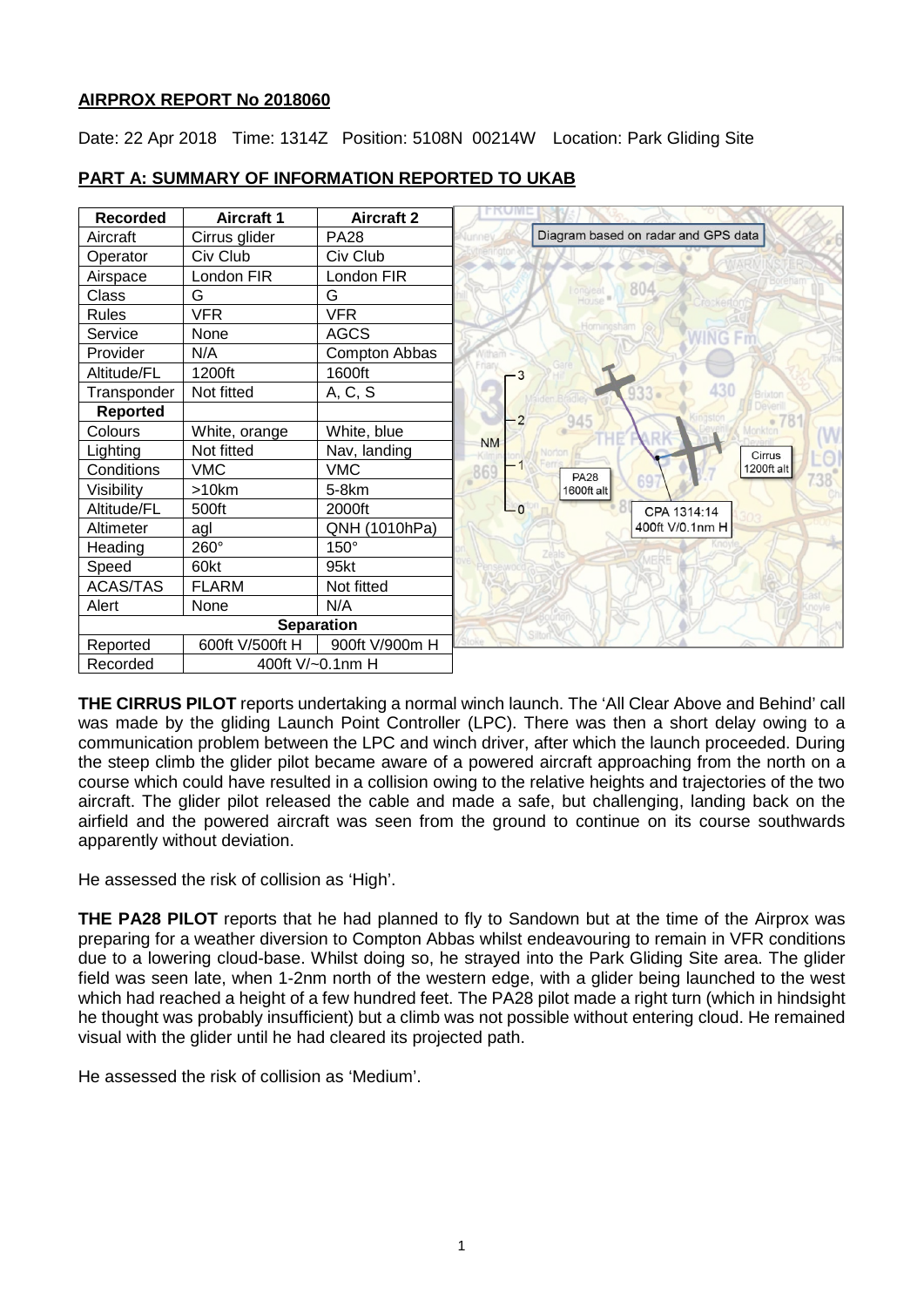## **Factual Background**

The weather at Bristol and Bournemouth was recorded respectively as follows:

METAR EGGD 221350Z AUTO 26013KT 9999 OVC029 13/07 Q1010= METAR EGGD 221320Z AUTO 27013KT 9999 OVC031 13/04 Q1010= METAR EGGD 221250Z AUTO 27012KT 9999 FEW033 SCT039 15/05 Q1010= METAR EGHH 221350Z 23011KT CAVOK 17/11 Q1010= METAR EGHH 221320Z 19007KT CAVOK 18/12 Q1010= METAR EGHH 221250Z 19009KT CAVOK 17/12 Q1009=

#### **Analysis and Investigation**

## **UKAB Secretariat**

The Cirrus and PA28 pilots shared an equal responsibility for collision avoidance and not to operate in such proximity to other aircraft as to create a collision hazard<sup>[1](#page-1-0)</sup>. An aircraft operated on or in the vicinity of an aerodrome shall conform with or avoid the pattern of traffic formed by other aircraft in operation<sup>[2](#page-1-1)</sup>.

## **Comments**

## **BGA**

It's unfortunate that the combination of a very brief delay to the glider launch and the PA28 pilot's momentary distraction combined to bring these two aircraft into proximity. A salutary reminder, again, of the dangers of getting too close to winch-launch sites.

#### **Summary**

An Airprox was reported when a Cirrus and a PA28 flew into proximity at Park glider site at 1314hrs on Sunday  $22<sup>nd</sup>$  April 2018. Both pilots were operating under VFR in VMC, the Cirrus pilot operating on the CAA allocated glider frequency and the PA28 pilot in receipt of an AGCS from Compton Abbas.

## **PART B: SUMMARY OF THE BOARD'S DISCUSSIONS**

Information available consisted of reports from both pilots and radar photographs/video recordings.

Members agreed that although the situation was far from ideal, the converging PA28 had been seen by the glider pilot, who was able to release from the winch and land safely back at the airfield. Members acknowledged that an Airprox such as this carried a number of 'what-if' considerations, not least of all a potential non-sighting by a glider pilot in the high work-load environment of a winch launch. As such, the Board felt that it was for the pilots of other aircraft to ensure they did not endanger glider pilots or themselves by flying over a promulgated and active gliding site below the maximum winch launch altitude, which the PA28 pilot had done.

Members acknowledged that the PA28 pilot was under some stress due to the deteriorating weather and commended him for his open and honest report. He was undoubtedly concerned by the deteriorating weather and was probably distracted by his weather diversion planning, which the Board considered to be contributory. However, GA members commented that it appeared that he had not helped himself by flying directly over Park gliding site, presumably in the process of following a GPS generated track to Compton Abbas, rather than taking a deviating course to the west in the lower ground near Wincanton, further from both the lowering cloudbase and the gliding site. Although the PA28 pilot had seen the glider and taken some action, the Board agreed with his own assessment that

l

<span id="page-1-0"></span><sup>1</sup> SERA.3205 Proximity.

<span id="page-1-1"></span><sup>2</sup> SERA.3225 Operation on and in the Vicinity of an Aerodrome.